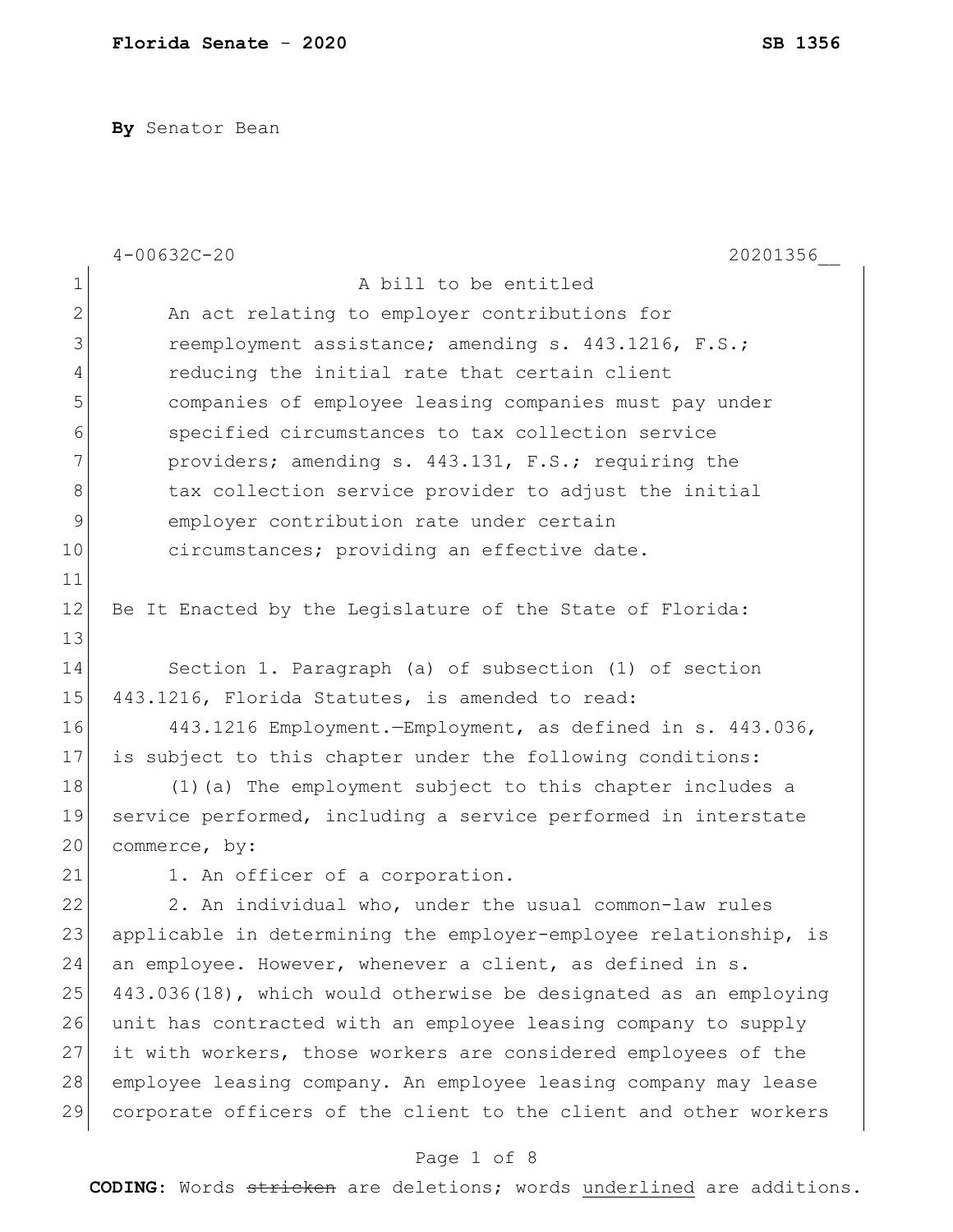|         | $4 - 00632C - 20$<br>20201356                                    |
|---------|------------------------------------------------------------------|
| 30      | to the client, except as prohibited by requlations of the        |
| 31      | Internal Revenue Service. Employees of an employee leasing       |
| 32      | company must be reported under the employee leasing company's    |
| 33      | tax identification number and contribution rate for work         |
| 34      | performed for the employee leasing company.                      |
| 35      | a. However, except for the internal employees of an              |
| 36      | employee leasing company, each employee leasing company may make |
| 37      | a separate one-time election to report and pay contributions     |
| 38      | under the tax identification number and contribution rate for    |
| 39      | each client of the employee leasing company. Under the client    |
| 40      | method, an employee leasing company choosing this option must    |
| 41      | assign leased employees to the client company that is leasing    |
| 42      | the employees. The client method is solely a method to report    |
| 43      | and pay unemployment contributions, and, whichever method is     |
| 44      | chosen, such election may not impact any other aspect of state   |
| 45      | law. An employee leasing company that elects the client method   |
| 46      | must pay contributions at the rates assigned to each client      |
| 47      | company.                                                         |
| 48      | (I) The election applies to all of the employee leasing          |
| 49      | company's current and future clients.                            |
| $ \sim$ |                                                                  |

 (II) The employee leasing company must notify the 51 Department of Revenue of its election by July 1, 2012, and such 52 election applies to reports and contributions for the first 53 quarter of the following calendar year. The notification must include:

 (A) A list of each client company and the unemployment 56 account number or, if one has not yet been issued, the federal 57 employment identification number, as established by the employee 58 leasing company upon the election to file by client method;

#### Page 2 of 8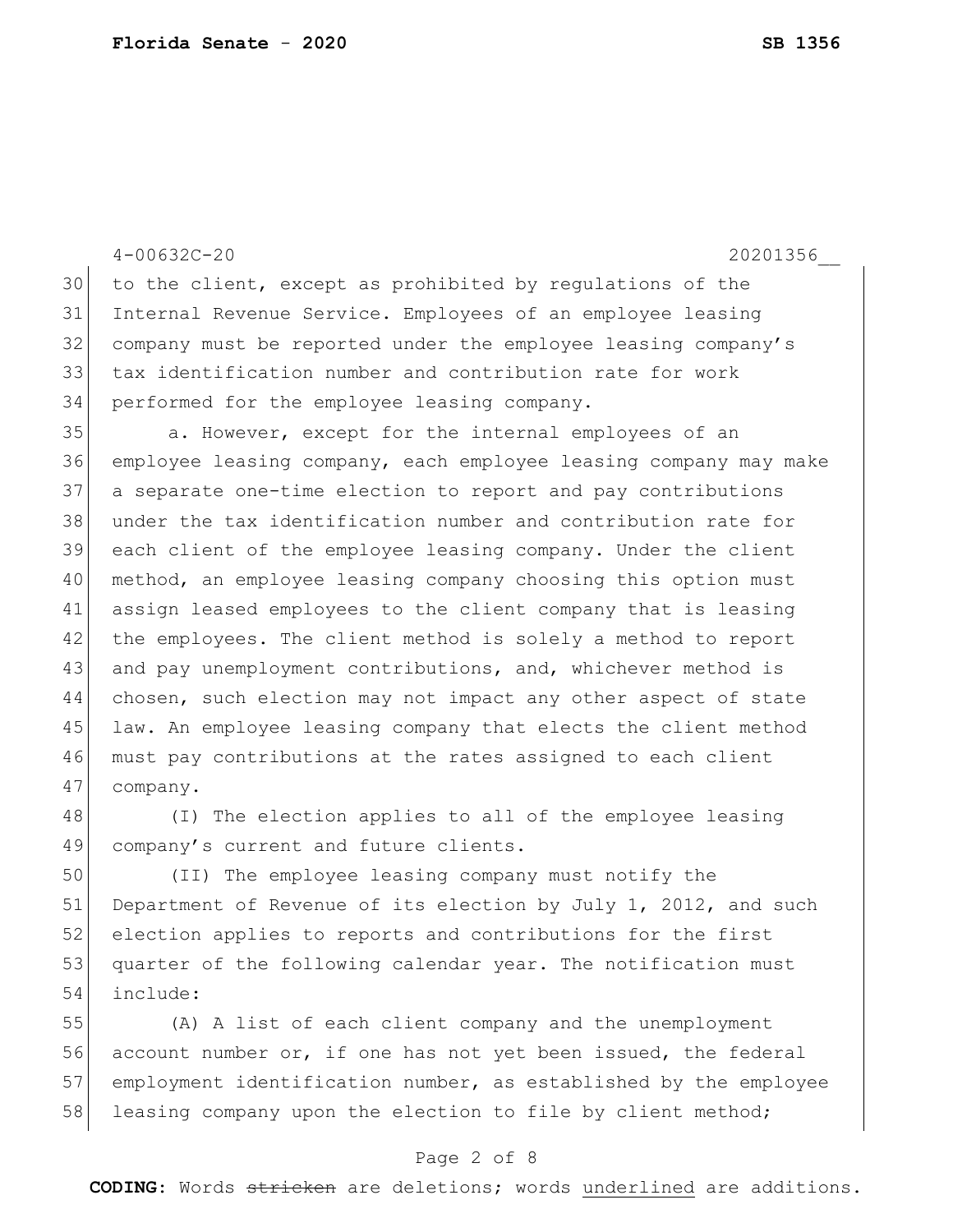4-00632C-20 20201356\_\_ 59 (B) A list of each client company's current and previous 60 employees and their respective social security numbers for the 61 prior 3 state fiscal years or, if the client company has not 62 been a client for the prior 3 state fiscal years, such portion 63 of the prior 3 state fiscal years that the client company has  $64$  been a client must be supplied; 65 (C) The wage data and benefit charges associated with each 66 client company for the prior 3 state fiscal years or, if the 67 client company has not been a client for the prior 3 state 68 fiscal years, such portion of the prior 3 state fiscal years 69 that the client company has been a client must be supplied. If 70 the client company's employment record is chargeable with 71 benefits for less than 8 calendar quarters while being a client 72 of the employee leasing company, the client company must pay 73 contributions at the initial rate of 2.7 percent. Beginning 74 January 1, 2021, if the client company's employment record is 75 chargeable with benefits for less than 8 calendar quarters while 76 being a client of the employee leasing company, the client 77 company must pay contributions at the initial rate of 1.0 78 percent; and 79 (D) The wage data and benefit charges for the prior 3 state 80 fiscal years that cannot be associated with a client company 81 must be reported and charged to the employee leasing company. 82 (III) Subsequent to choosing the client method, the 83 employee leasing company may not change its reporting method. 84 (IV) The employee leasing company shall file a Florida 85 Department of Revenue Employer's Quarterly Report for each 86 client company by approved electronic means, and pay all

87 contributions by approved electronic means.

#### Page 3 of 8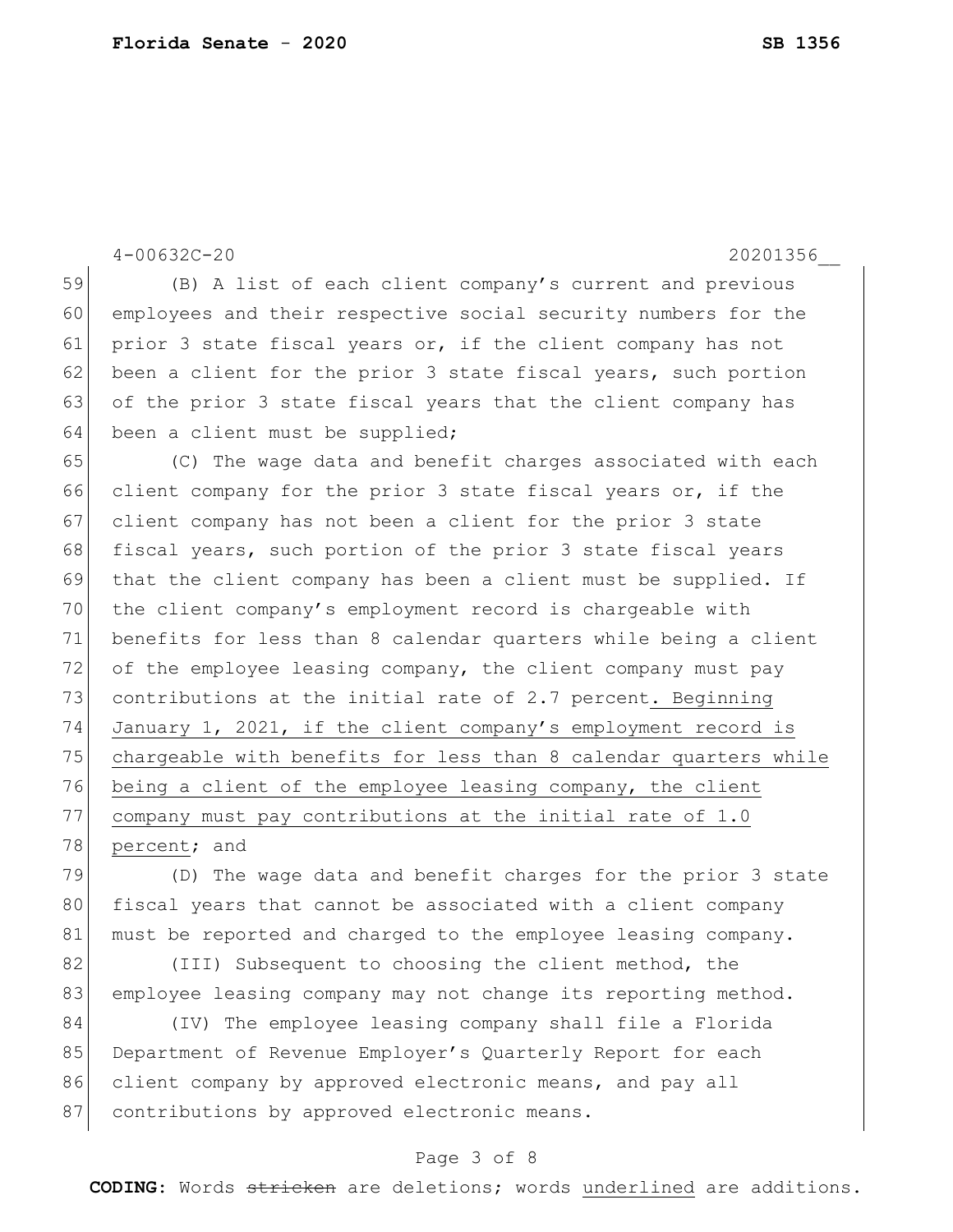4-00632C-20 20201356\_\_ 88 (V) For the purposes of calculating experience rates when 89 the client method is chosen, each client's own benefit charges 90 and wage data experience while with the employee leasing company 91 determines each client's tax rate where the client has been a 92 client of the employee leasing company for at least 8 calendar 93 quarters before the election. The client company shall continue 94 to report the nonleased employees under its tax rate. 95 (VI) The election is binding on each client of the employee 96 leasing company for as long as a written agreement is in effect 97 between the client and the employee leasing company pursuant to 98  $\vert$  s. 468.525(3)(a). If the relationship between the employee 99 leasing company and the client terminates, the client retains 100 the wage and benefit history experienced under the employee 101 leasing company. 102 (VII) Notwithstanding which election method the employee 103 leasing company chooses, the applicable client company is an 104 employing unit for purposes of s. 443.071. The employee leasing 105 company or any of its officers or agents are liable for any 106 violation of s. 443.071 engaged in by such persons or entities. 107 The applicable client company or any of its officers or agents 108 are liable for any violation of s.  $443.071$  engaged in by such 109 persons or entities. The employee leasing company or its 110 applicable client company is not liable for any violation of s. 111 443.071 engaged in by the other party or by the other party's 112 officers or agents.

 (VIII) If an employee leasing company fails to select the client method of reporting not later than July 1, 2012, the entity is required to report under the employee leasing company's tax identification number and contribution rate.

#### Page 4 of 8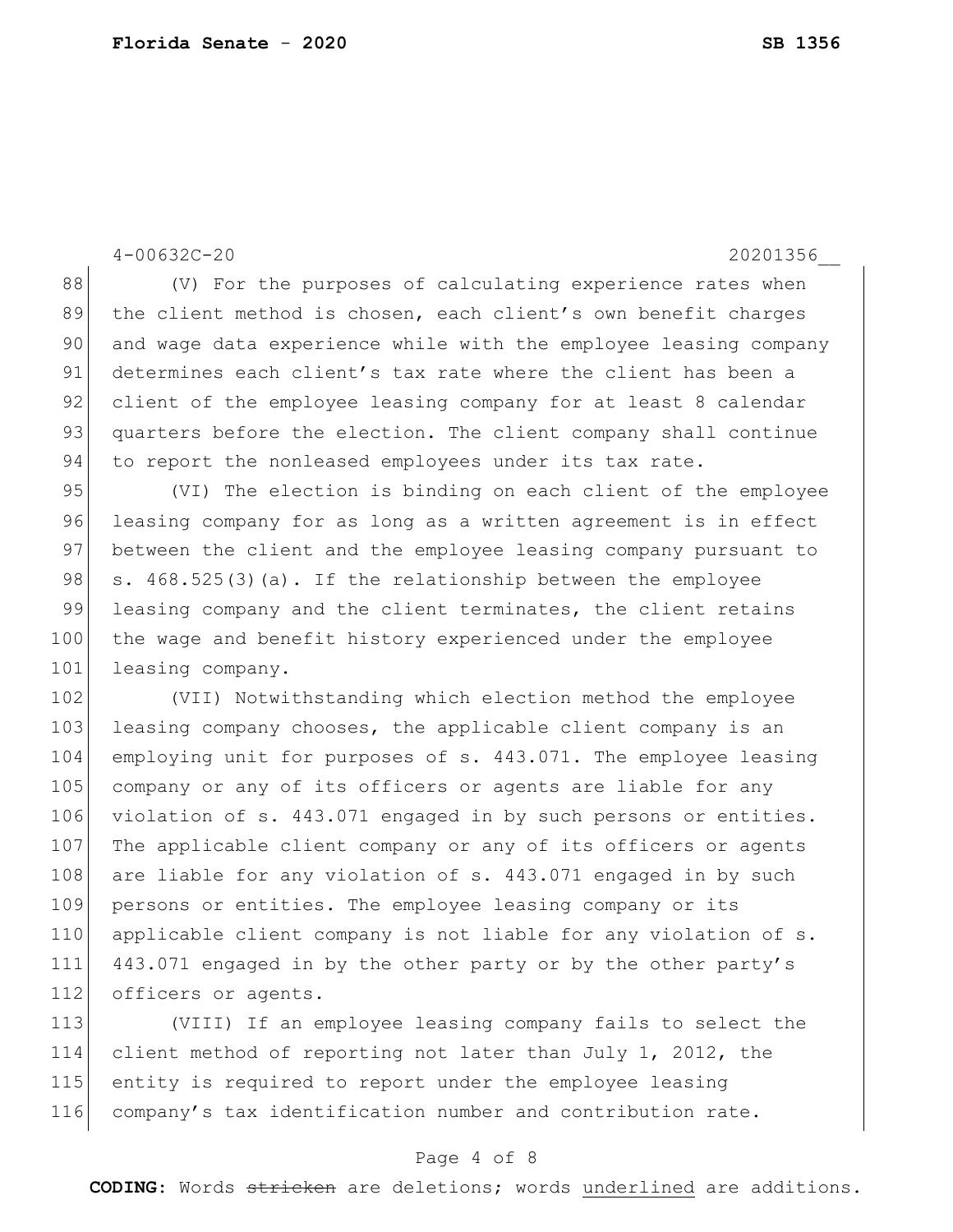4-00632C-20 20201356\_\_ Page 5 of 8 117 (IX) After an employee leasing company is licensed pursuant 118 to part XI of chapter 468, each newly licensed entity has 30 119 days after the date the license is granted to notify the tax 120 collection service provider in writing of their selection of the 121 client method. A newly licensed employee leasing company that 122 fails to timely select reporting pursuant to the client method 123 of reporting must report under the employee leasing company's 124 tax identification number and contribution rate. 125 (X) Irrespective of the election, each transfer of trade or 126 business, including workforce, or a portion thereof, between 127 employee leasing companies is subject to the provisions of s. 128  $443.131(3)(q)$  if, at the time of the transfer, there is common 129 ownership, management, or control between the entities. 130 b. In addition to any other report required to be filed by 131 law, an employee leasing company shall submit a report to the 132 Labor Market Statistics Center within the Department of Economic 133 Opportunity which includes each client establishment and each 134 establishment of the leasing company, or as otherwise directed 135 by the department. The report must include the following 136 information for each establishment: 137 (I) The trade or establishment name; 138 (II) The former reemployment assistance account number, if 139 available; 140 (III) The former federal employer's identification number, 141 if available; 142 (IV) The industry code recognized and published by the 143 United States Office of Management and Budget, if available; 144 (V) A description of the client's primary business activity 145 in order to verify or assign an industry code;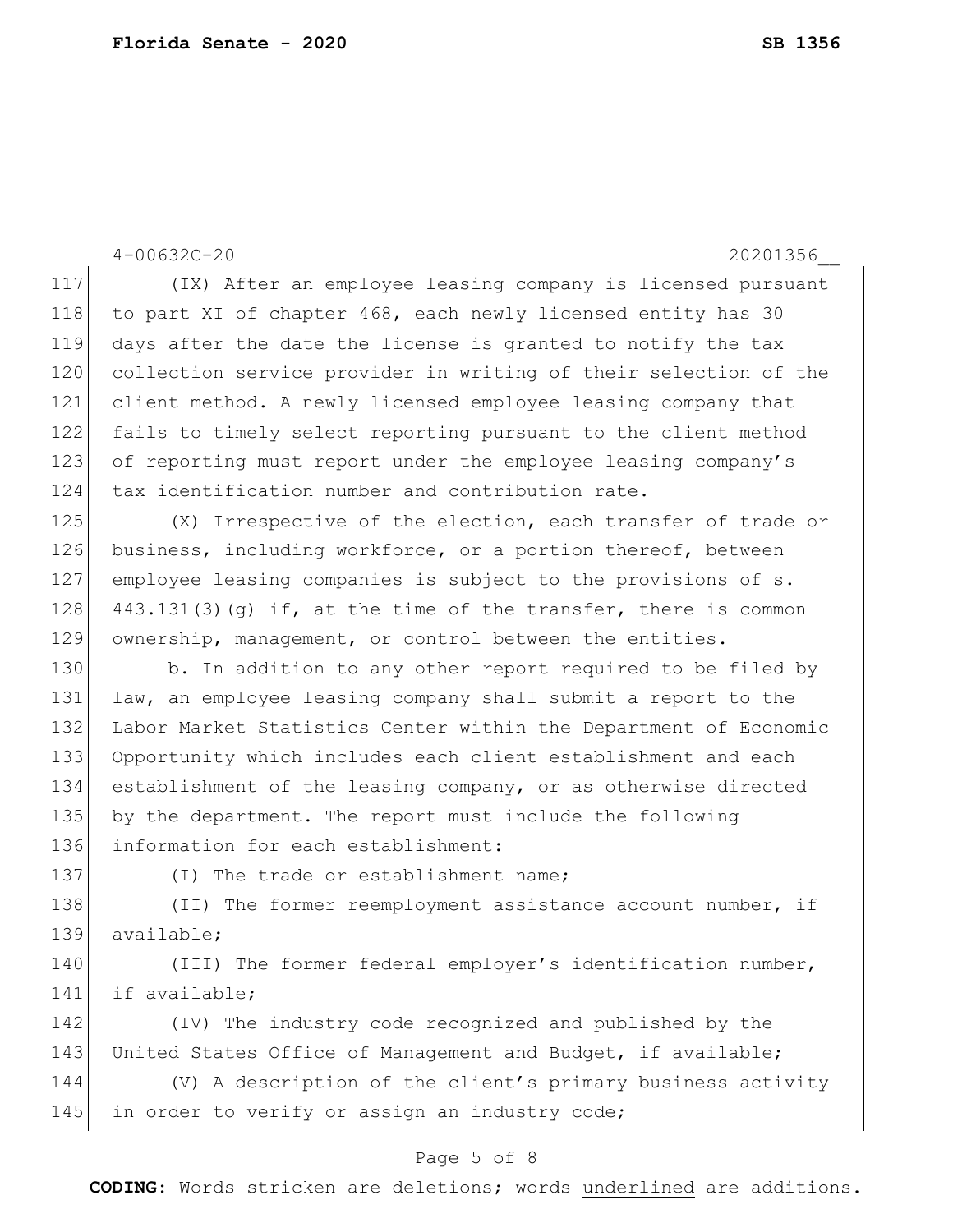```
4-00632C-20 20201356__
146 (VI) The address of the physical location;
147 (VII) The number of full-time and part-time employees who 
148 worked during, or received pay that was subject to reemployment
149 assistance taxes for, the pay period including the 12th of the 
150 month for each month of the quarter;
151 (VIII) The total wages subject to reemployment assistance 
152 taxes paid during the calendar quarter;
153 (IX) An internal identification code to uniquely identify 
154 each establishment of each client;
155 (X) The month and year that the client entered into the 
156 contract for services; and
157 (XI) The month and year that the client terminated the 
158 contract for services.
159 c. The report must be submitted electronically or in a
160 manner otherwise prescribed by the Department of Economic
161 Opportunity in the format specified by the Bureau of Labor 
162 Statistics of the United States Department of Labor for its
163 Multiple Worksite Report for Professional Employer
164 Organizations. The report must be provided quarterly to the 
165 Labor Market Statistics Center within the department, or as
166 otherwise directed by the department, and must be filed by the 
167 last day of the month immediately after the end of the calendar 
168 quarter. The information required in sub-sub-subparagraphs b. (X)169 and (XI) need be provided only in the quarter in which the 
170 contract to which it relates was entered into or terminated. The
171 sum of the employment data and the sum of the wage data in this 
172 report must match the employment and wages reported in the
173 reemployment assistance quarterly tax and wage report.
174 d. The department shall adopt rules as necessary to
```
### Page 6 of 8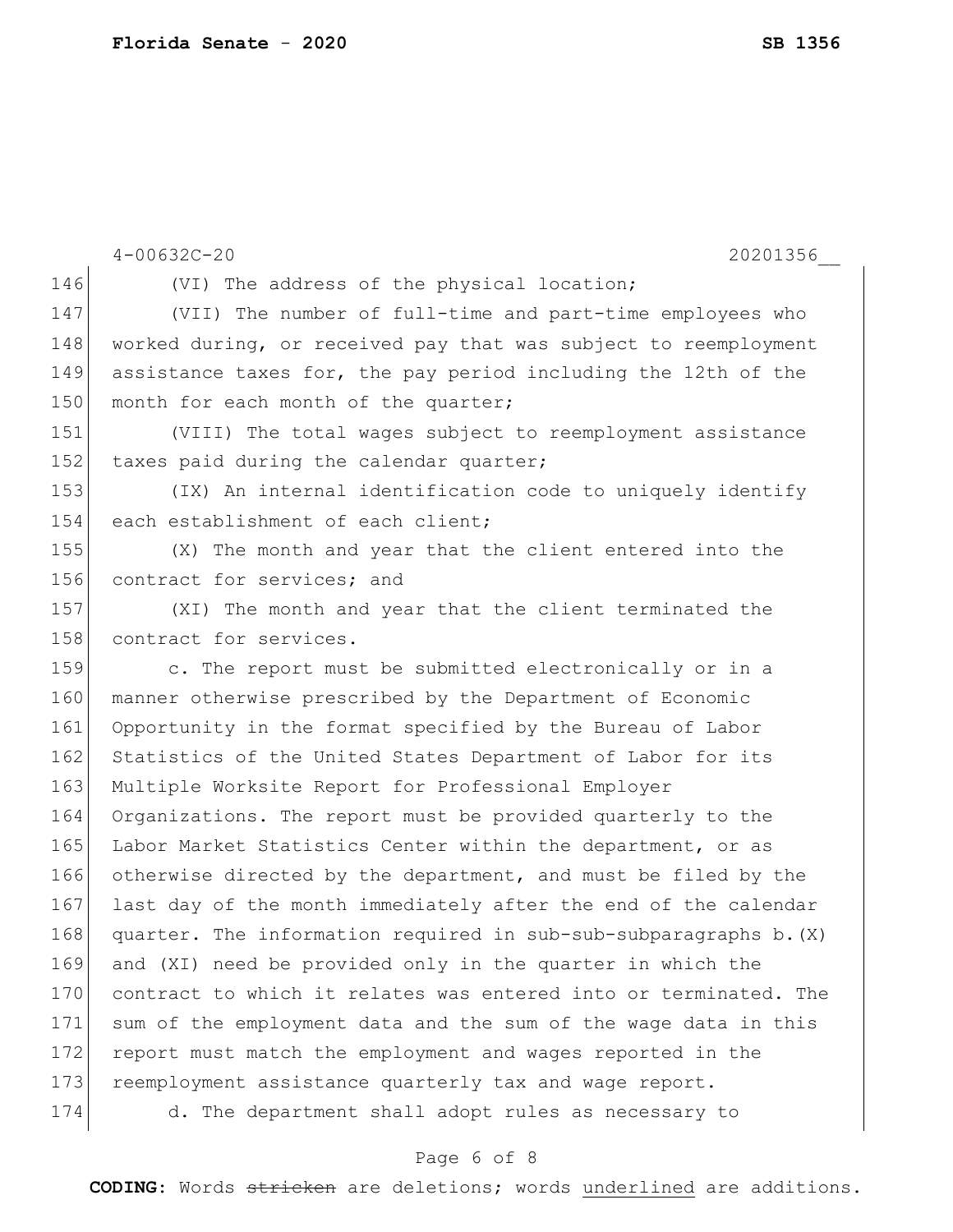|     | $4 - 00632C - 20$<br>20201356                                     |
|-----|-------------------------------------------------------------------|
| 175 | administer this subparagraph, and may administer, collect,        |
| 176 | enforce, and waive the penalty imposed by $s. 443.141(1)$ (b) for |
| 177 | the report required by this subparagraph.                         |
| 178 | e. For the purposes of this subparagraph, the term                |
| 179 | "establishment" means any location where business is conducted    |
| 180 | or where services or industrial operations are performed.         |
| 181 | 3. An individual other than an individual who is an               |
| 182 | employee under subparagraph 1. or subparagraph 2., who performs   |
| 183 | services for remuneration for any person:                         |
| 184 | a. As an agent-driver or commission-driver engaged in             |
| 185 | distributing meat products, vegetable products, fruit products,   |
| 186 | bakery products, beverages other than milk, or laundry or         |
| 187 | drycleaning services for his or her principal.                    |
| 188 | b. As a traveling or city salesperson engaged on a full-          |
| 189 | time basis in the solicitation on behalf of, and the              |
| 190 | transmission to, his or her principal of orders from              |
| 191 | wholesalers, retailers, contractors, or operators of hotels,      |
| 192 | restaurants, or other similar establishments for merchandise for  |
| 193 | resale or supplies for use in the business operations. This sub-  |
| 194 | subparagraph does not apply to an agent-driver or a commission-   |
| 195 | driver and does not apply to sideline sales activities performed  |
| 196 | on behalf of a person other than the salesperson's principal.     |
| 197 | 4. The services described in subparagraph 3. are employment       |
| 198 | subject to this chapter only if:                                  |
| 199 | a. The contract of service contemplates that substantially        |
| 200 | all of the services are to be performed personally by the         |
| 201 | individual;                                                       |

202 b. The individual does not have a substantial investment in 203 facilities used in connection with the services, other than

## Page 7 of 8